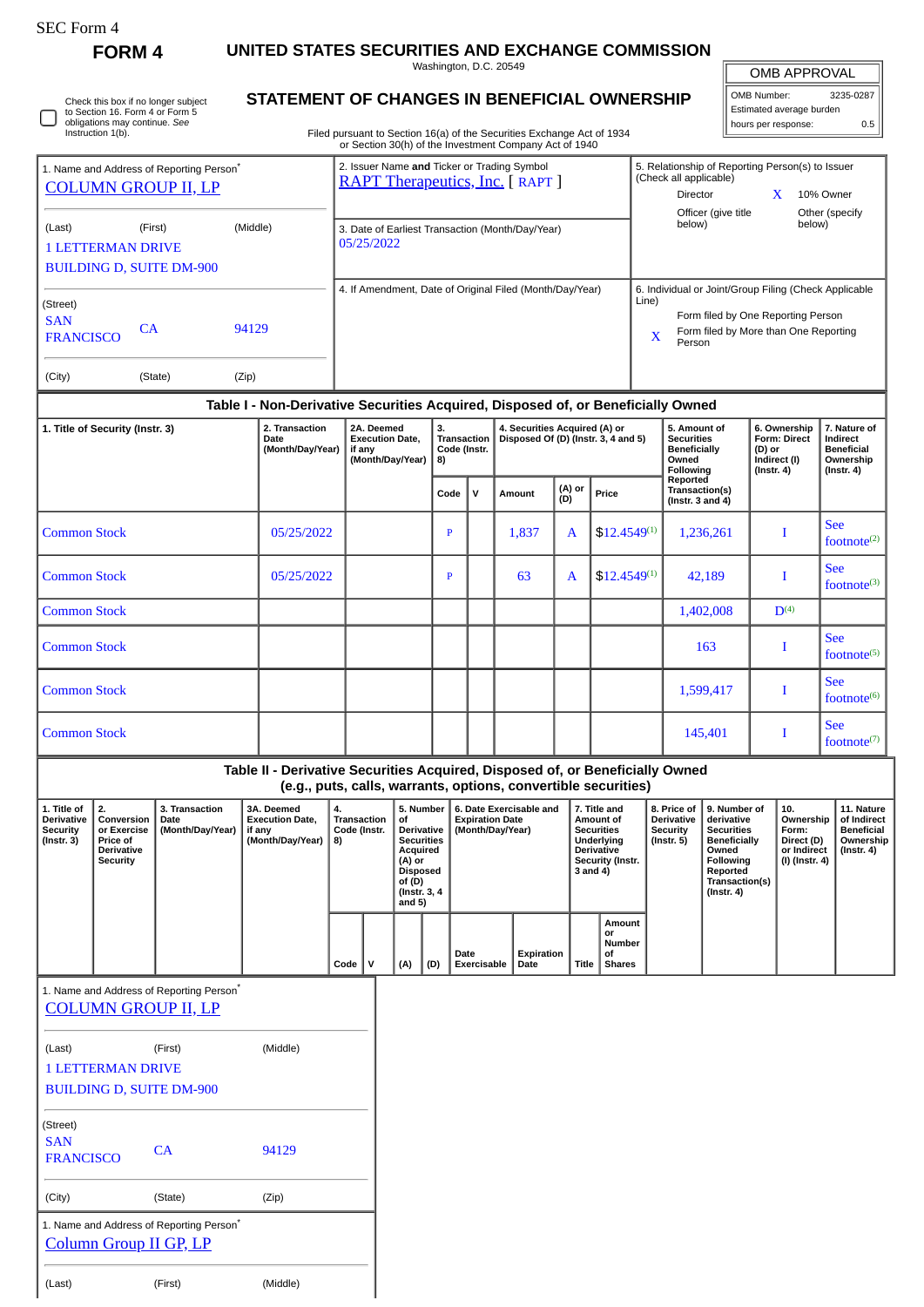| <b>1 LETTERMAN DRIVE</b><br><b>BUILDING D, SUITE DM-900</b>                             |         |          |  |  |  |  |
|-----------------------------------------------------------------------------------------|---------|----------|--|--|--|--|
| (Street)                                                                                |         |          |  |  |  |  |
| <b>SAN</b><br><b>FRANCISCO</b>                                                          | CA      | 94129    |  |  |  |  |
| (City)                                                                                  | (State) | (Zip)    |  |  |  |  |
| 1. Name and Address of Reporting Person <sup>*</sup><br>PONOI CAPITAL, LP               |         |          |  |  |  |  |
| (Last)<br><b>1 LETTERMAN DRIVE</b>                                                      | (First) | (Middle) |  |  |  |  |
| <b>BUILDING D, SUITE DM-900</b>                                                         |         |          |  |  |  |  |
| (Street)<br>SAN                                                                         |         |          |  |  |  |  |
| <b>FRANCISCO</b>                                                                        | CA      | 94129    |  |  |  |  |
| (City)                                                                                  | (State) | (Zip)    |  |  |  |  |
| 1. Name and Address of Reporting Person <sup>*</sup><br>Ponoi Management, LLC           |         |          |  |  |  |  |
| (Last)                                                                                  | (First) | (Middle) |  |  |  |  |
| <b>1 LETTERMAN DRIVE</b><br><b>BUILDING D, SUITE DM-900</b>                             |         |          |  |  |  |  |
| (Street)                                                                                |         |          |  |  |  |  |
| <b>SAN</b><br><b>FRANCISCO</b>                                                          | CA      | 94129    |  |  |  |  |
| (City)                                                                                  | (State) | (Zip)    |  |  |  |  |
| 1. Name and Address of Reporting Person <sup>*</sup><br>Ponoi Capital II, LP            |         |          |  |  |  |  |
| (Last)<br>1 LETTERMAN DRIVE<br><b>BUILDING D, SUITE DM-900</b>                          | (First) | (Middle) |  |  |  |  |
|                                                                                         |         |          |  |  |  |  |
| (Street)<br><b>SAN</b><br><b>FRANCISCO</b>                                              | CA      | 94129    |  |  |  |  |
| (City)                                                                                  | (State) | (Zip)    |  |  |  |  |
| 1. Name and Address of Reporting Person <sup>*</sup><br><b>Ponoi II Management, LLC</b> |         |          |  |  |  |  |
| (Last)<br><b>1 LETTERMAN DRIVE</b>                                                      | (First) | (Middle) |  |  |  |  |
| <b>BUILDING D, SUITE DM-900</b>                                                         |         |          |  |  |  |  |
| (Street)                                                                                |         |          |  |  |  |  |
| <b>SAN</b><br><b>FRANCISCO</b>                                                          | CA      | 94129    |  |  |  |  |
| (City)                                                                                  | (State) | (Zip)    |  |  |  |  |
| 1. Name and Address of Reporting Person <sup>*</sup><br><b>Kutzkey Tim</b>              |         |          |  |  |  |  |
| (Last)                                                                                  | (First) | (Middle) |  |  |  |  |
| <b>1 LETTERMAN DRIVE</b><br><b>BUILDING D, SUITE DM-900</b>                             |         |          |  |  |  |  |
| (Street)                                                                                |         |          |  |  |  |  |
| SAN<br><b>FRANCISCO</b>                                                                 | CA      | 94129    |  |  |  |  |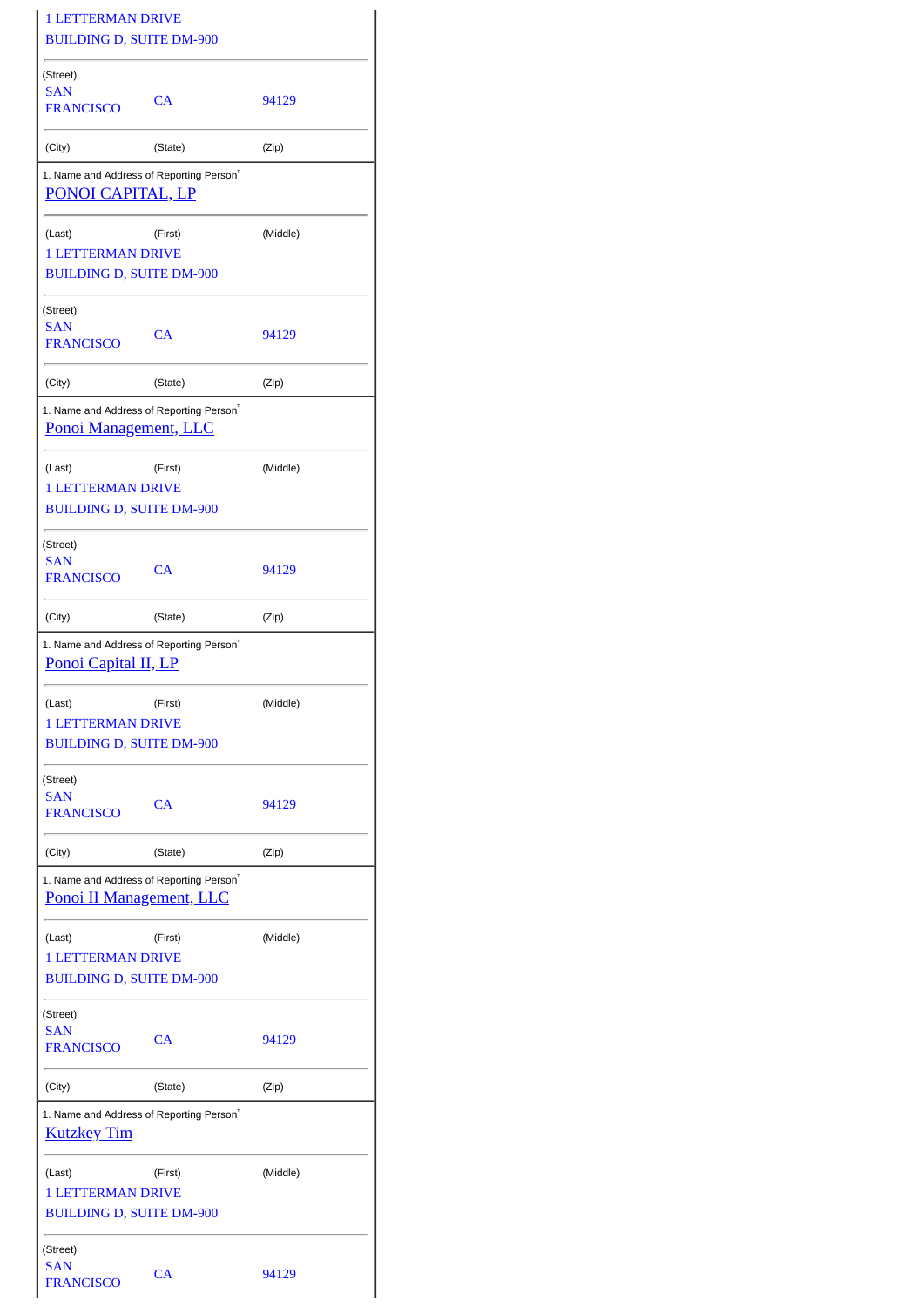| (City)                                                                          | (State) | (Zip)    |  |  |  |
|---------------------------------------------------------------------------------|---------|----------|--|--|--|
| 1. Name and Address of Reporting Person*<br><b>GOEDDEL DAVID V</b>              |         |          |  |  |  |
| (Last)<br><b>1 LETTERMAN DRIVE</b><br><b>BUILDING D, SUITE DM-900</b>           | (First) | (Middle) |  |  |  |
| (Street)<br><b>SAN</b><br><b>FRANCISCO</b>                                      | CA      | 94129    |  |  |  |
| (City)                                                                          | (State) | (Zip)    |  |  |  |
| 1. Name and Address of Reporting Person <sup>*</sup><br><b>Svennilson Peter</b> |         |          |  |  |  |
| (Last)<br><b>1 LETTERMAN DRIVE</b><br><b>BUILDING D, SUITE DM-900</b>           | (First) | (Middle) |  |  |  |
| (Street)<br><b>SAN</b><br><b>FRANCISCO</b>                                      | CA      | 94129    |  |  |  |
| (City)                                                                          | (State) | (Zip)    |  |  |  |
| 1. Name and Address of Reporting Person <sup>®</sup><br><b>Column Group LLC</b> |         |          |  |  |  |
| (Last)<br><b>1 LETTERMAN DRIVE</b><br><b>BUILDING D, SUITE DM-900</b>           | (First) | (Middle) |  |  |  |
| (Street)<br><b>SAN</b><br><b>FRANCISCO</b>                                      | CA      | 94129    |  |  |  |
| (City)                                                                          | (State) | (Zip)    |  |  |  |

## **Explanation of Responses:**

1. The price reported in Column 4 is a weighted average price. These shares were purchased in multiple transactions at prices ranging from \$12.44 to \$12.50, inclusive. The Reporting Person undertakes to provide to the Issuer, any security holder of the Issuer or the staff of the Securities Exchange Commission, upon request, full information regarding the number of securities purchased at each separate price within the ranges set forth in this footnote (1) to this Form 4.

2. The securities are directly held by The Column Group IV, LP ("TCG IV LP"). The Column Group IV GP, LP ("TCG IV GP LP") is the general partner of TCG IV LP and may be deemed to have voting and investment power with respe IV LLC and each of the TCG IV Managing Members disclaim beneficial ownership of these securities, except to the extent of their respective pecuniary interest in such securities.

3. The securities are directly held by The Column Group IV-A, LP ("TCG IV-A LP"). TCG IV GP LP is the general partner of TCG IV-A LP and may be deemed to have voting and investment power with respect to these securities. TCG IV LLC is the general partner of TCG IV GP LP and the ultimate general partner of TCG IV-A LP and may be deemed to have voting and investment power with respect to these securities. The managing members of TCG IV LLC are the TCG IV Managing Members (IV Managing Members may be deemed to share voting and investment power with<br>respect to such securities. TCG IV GP LP, TCG IV interest in such securities.

4. The securities are directly held by The Column Group II, LP ("TCG II LP"). The Column Group II GP, LP ("TCG II GP") is the general partner of TCG II LP and may be deemed to have voting,<br>investment and dispositive power TCG II GP Managing Partners may be deemed to share voting and investment power with respect to such shares. TCG II GP and each of the TCG II GP Managing Partners disclaim beneficial ownership of these shares, except to the extent of their respective pecuniary interest in such shares.

5. The securities are directly held The Column Group LLC ("TCG LLC"). The managing members of TCG LLC are the TCG II GP Managing Partners and Tim Kutzkey (collectively, the "Ponoi Managing Partners"). The Ponoi Managing Partners may be deemed to share voting and investment power with respect to such shares. Each of the Ponoi Managing Partners disclaims beneficial ownership of these shares, except to the extent of their respective pecuniary interest in such shares.

6. The securities are directly held by Ponoi Capital, LP ("Ponoi LP"). Ponoi Management, LLC ("Ponoi LLC") is the general partner of Ponoi LP and may be deemed to have voting, investment and<br>dispositive power with respect power with respect to such shares. Ponoi LLC and the each of the Ponoi Managing Partners disclaims beneficial ownership of these shares, except to the extent of their respective pecuniary interest in such shares.

7. The securities are directly held by Ponoi Capital II, LP ("Ponoi II LP"). Ponoi II Management, LLC ("Ponoi II LLC") is the general partner of Ponoi II LP and may be deemed to have voting, investment and dispositive power with respect to these securities. The managing partners of Ponoi II LLC are the Ponoi Managing Partners. The Ponoi Managing Partners may be deemed to share voting<br>and investment power with pecuniary interest in such shares.

## **Remarks:**

Due to SEC restrictions on the number of reporting owners, this is Form 1 of 2.

| /s/ James Evangelista, as<br><b>Attorney-in-fact for David</b><br>Goeddel | 05/27/2022 |
|---------------------------------------------------------------------------|------------|
| /s/ James Evangelista, as<br><b>Attorney-in-fact for Peter</b>            | 05/27/2022 |
| Svennilson                                                                |            |
| /s/ James Evangelista, as<br><b>Attorney-in-fact for Tim</b>              | 05/27/2022 |